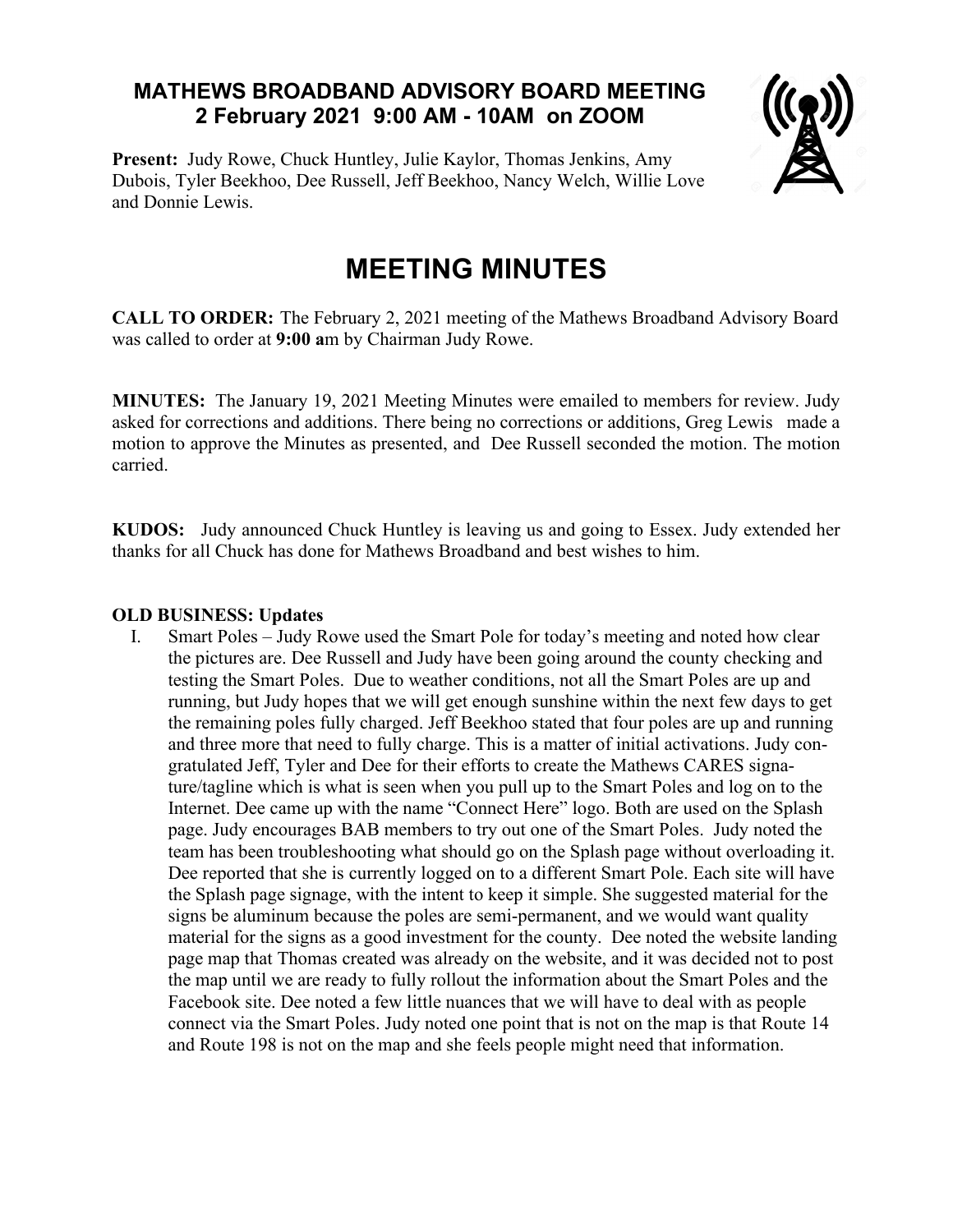- II. MiFi's to Go Greg Lewis reported everything is going great. All 25 MiFi units are available for check, and so far 15 or 16 units have been checked out. The library is fielding calls everyday about the MiFi to Go program. All library staff has been trained and a simple users guide was created to go with the MiFi checkout.
- III. Tower at MVRS and Bohannon Fire Station Jeff Beekhoo noted that we are still waiting on the contracts with Invisible Towers and Verizon. As soon as the contract is received and solid commitment on paper from Verizon, we can move forward with the towers at the two locations.
- IV. VATI Grants Tyler Beekhoo reported that initially when the applications were submitted we expected to hear something in January, but when January arrived we learned that DHCD wanted the shape files because RDOF would now factor into determining the grant awards. The shape files were provided and after a couple weeks, DHCD then said they had reconsidered and looked at RDOF areas impacted and it was not fair to count out those areas that were receiving only satellite service. After talking with ABB, Jeff and Tyler's team looked at all the data and looked at what areas were impacted by just satellite and not other types of service, and it was determined that Mathews and Caroline were not affected. They found that Middlesex is in the same situation. The main bulk of changes was in Lancaster. After discussions with ABB this week, he received update financial spreadsheets and shape files to provide to DHCD. As for Mathews County, there were not any changes to the initial application, and we are still in the running for the second round. Tyler noted that DHCD reached out to Julie Kaylor twice last week inquiring if Mathews plans to apply. The plan is to get the application in to DHCD today. Jeff noted his team has ensured that whenever DHCD requested changes and modifications, Tyler worked with ABB to get the requested information to DHCD. Julie Kaylor stated that she reassured DHCD that Mathews Broadband was applying for the VATI grants.
- V. Dee shared the second version of the map she referenced earlier. The map includes Mathews CARES at the bottom, a visual that came from the GPS issue, the logo, thank you participants and county, and each location. Judy noted we are determining how to push this information out to the county, and she spoke with Nancy Welch about getting information out through the schools and organizations. Judy noted Cynthia Hayes has written beautiful thank you letters to the five private property owners for use of land for our Smart Poles.

## **NEW BUSINESS:**

I. The Strategic Plan (funding) – Jeff noted he will meet with Judy and Willie Love tomorrow at MVRS for the Emergency Services Focus Group. Jeff and Willie will be driving around looking at the fiber backbone and identify the final routes that connect these fibers. When you are looking at grants, you identify the needs (education, health, students, citizen services), the design and technology, identify how to fulfill those needs with the right strategic plan, the costs associated with the needs, and finally the solutions. Once the fiber backbone has been determined and we have a solid decision on the towers, then we will need to determine the fiber backbone connectivity costs combined with our needs, all of this information will be put into a document which can be used for Go Virginia and go to multiple avenues of funding (i.e. CARES). Judy asked Jeff about using